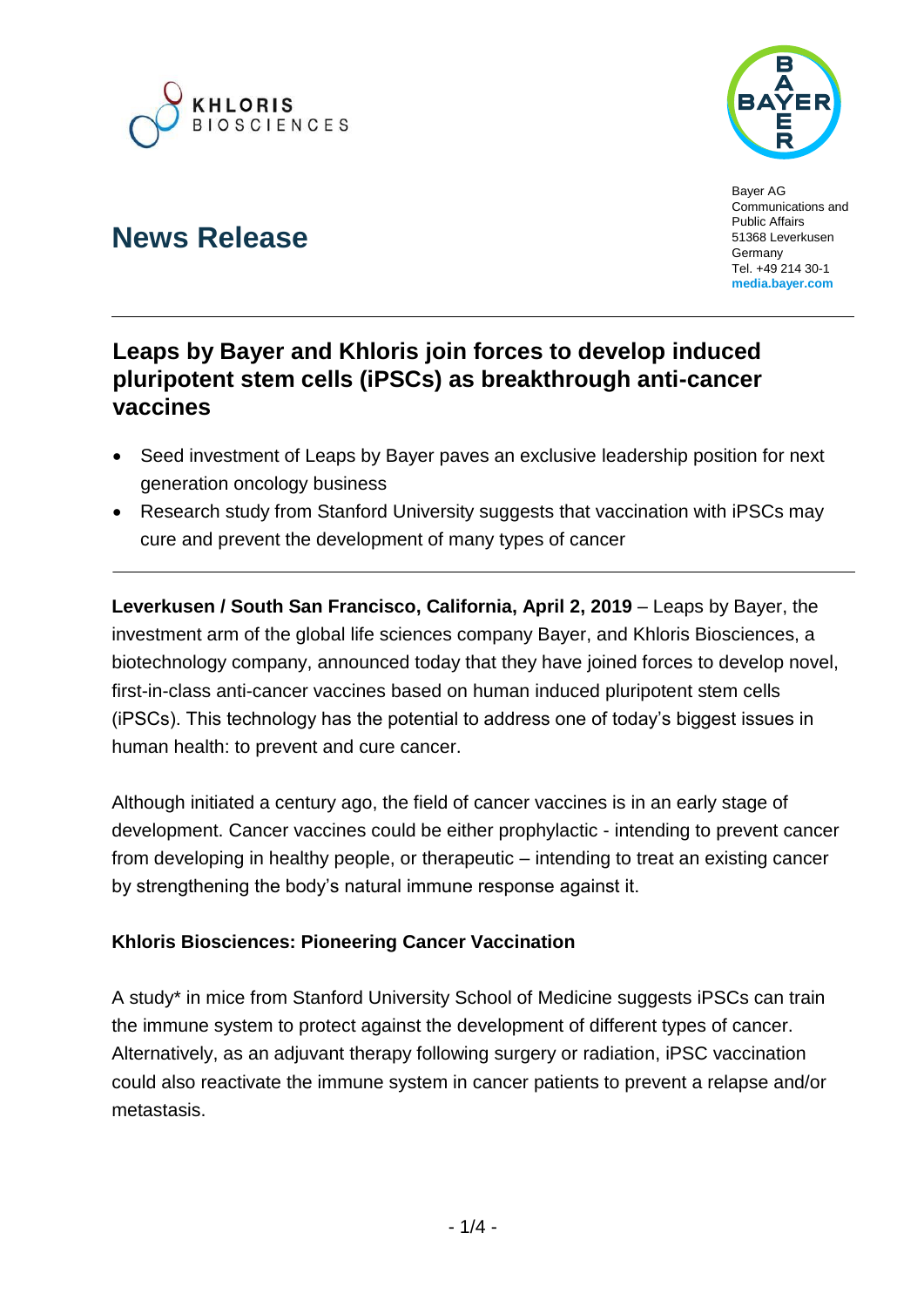Human iPSCs have potential as anti-cancer vaccines because they share the same characteristics of cancer cells, such as expression of tumor antigens and the ability to self-renew. Injecting iPSCs that genetically match the recipient, but that are unable to replicate, can safely expose the immune system to a variety of cancer-specific targets.

Curing and preventing cancer is one of the main focus areas of Leaps by Bayer, since it still represents one of today's biggest health concerns with limited curative or preventative therapies available. Kemal Malik, Bayer board member for Innovation, said: "We are very impressed with Khloris's approach. It represents a unique opportunity in the development of novel vaccines that ultimately would enable our immune system to successfully fight cancer before it gets out of control – the ultimate breakthrough in cancer management".

"Bayer's development expertise, commercial reach and worldwide network of R&D sites, combined with our scientific knowledge and technology, will increase the chances to bring this potential breakthrough option to patients in need", commented Prof. Joseph C. Wu, a co-founder of Khloris.

"This alliance is in line with our passion for developing truly innovative and disruptive cancer therapies that have a major and lasting impact on disease. Leaps by Bayer offered a unique investment concept that allows big ideas to flourish", stated Dr. Lynne A. Bui, cofounder and CEO of Khloris.

The Board of Directors will be composed of two representatives from Khloris - Dr. Lynne A. Bui and Prof. Joseph C. Wu - and two representatives from Leaps by Bayer - Dr. Juergen Eckhardt and Dr. Lucio Iannone.

The terms of the investment were not disclosed.

Khloris is the 7th investment of [Leaps by Bayer,](https://leaps.bayer.com/) a unit of Bayer investing into solutions to some of today's biggest problems. Previous Leaps investments into potentially breakthrough technologies include Casebia Therapeutics (CRISPR/Cas technology to cure severe genetic disorders), BlueRock Therapeutics (iPSC technology to cure cardiovascular and CNS diseases) and Joyn Bio (probiotics for plants to enable for chemical fertilizer-free farming).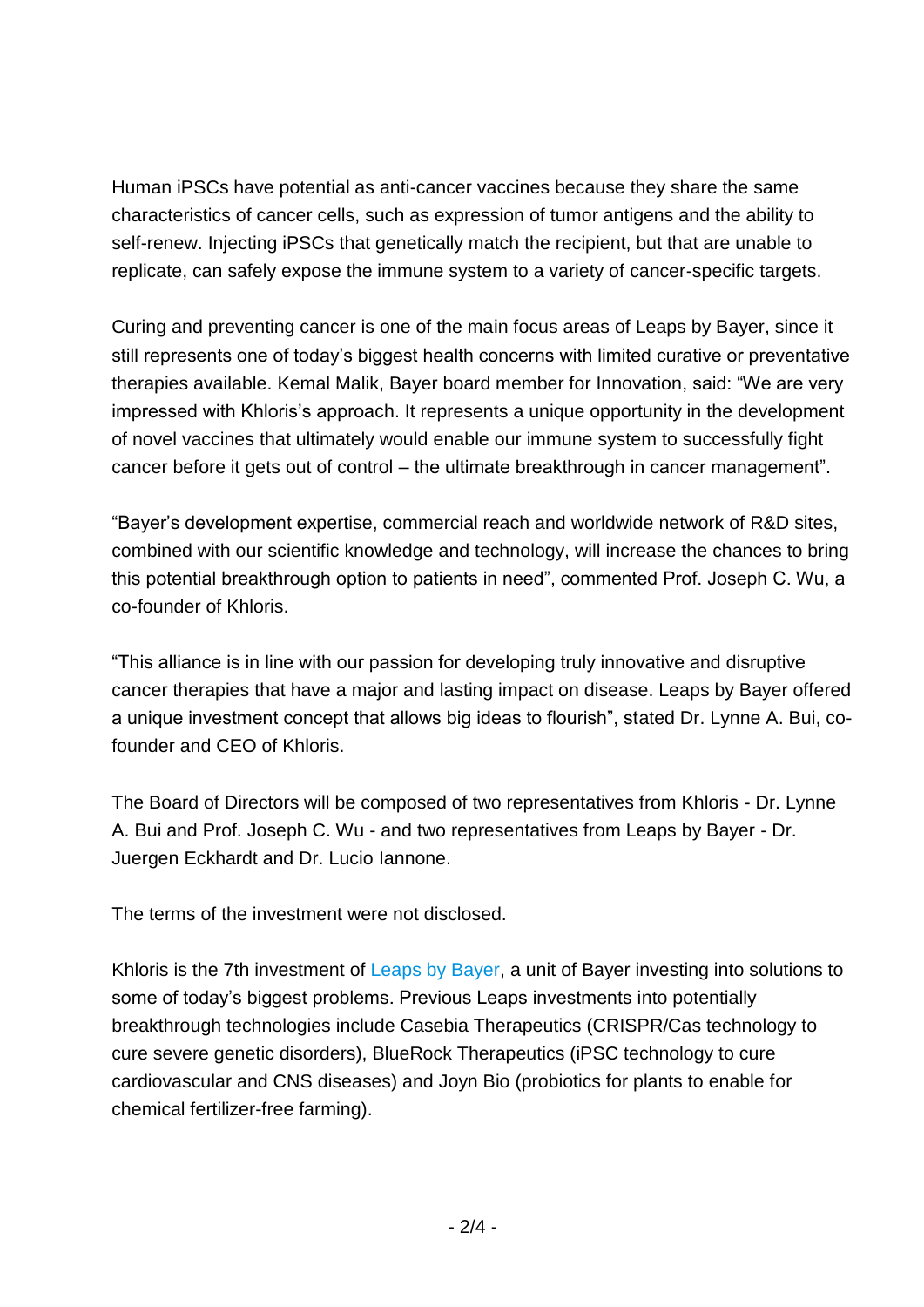\*Autologous iPSC-Based Vaccines Elicit Anti-tumor Responses In Vivo. Kooreman, N. et al., Cell Stem Cell. 2018;22(4):501-513. <https://www.ncbi.nlm.nih.gov/pubmed/29456158>

#### **About Khloris**

Khloris Biosciences is a biotechnology startup founded in 2017 developing a novel approach for anti-cancer vaccines using induced pluripotent stem cells (iPSCs) to trigger a robust immune-response involving innate and adaptive immune cells. The company is located in South San Francisco, California. Khloris is a spinout of the technology that was developed in the laboratory of Prof. Joseph C. Wu , Director of the Stanford Cardiovascular Institute and Professor in the Department of Medicine and Department of Radiology at the Stanford University School of Medicine. Lynne A. Bui, MD is the cofounder and CEO of Khloris, founder and Chairman of Global Cancer Research Institute (GCRI), and has broad experience in hematology/oncology R&D throughout the industry and academia. For more information, go to [www.khlorisbiosciences.com.](http://www.khlorisbiosciences.com/)

#### **About Bayer**

Bayer is a global enterprise with core competencies in the life science fields of health care and nutrition. Its products and services are designed to benefit people by supporting efforts to overcome the major challenges presented by a growing and aging global population. At the same time, the Group aims to increase its earning power and create value through innovation and growth. Bayer is committed to the principles of sustainable development, and the Bayer brand stands for trust, reliability and quality throughout the world. In fiscal 2018, the Group employed around 117,000 people and had sales of 39.6 billion euros. Capital expenditures amounted to 2.6 billion euros, R&D expenses to 5.2 billion euros. For more information, go to [www.bayer.com.](http://www.bayer.com/)

Contact Bayer Europe: **Dr. Katharina Jansen, phone +49 214 30-33243** Email: [katharina.jansen@bayer.com](mailto:katharina.jansen@bayer.com)

Contact Bayer U.S.: **Christopher Loder, phone +1 201 3964325** Email: [christopher.loder@bayer.com](mailto:christopher.loder@bayer.com)